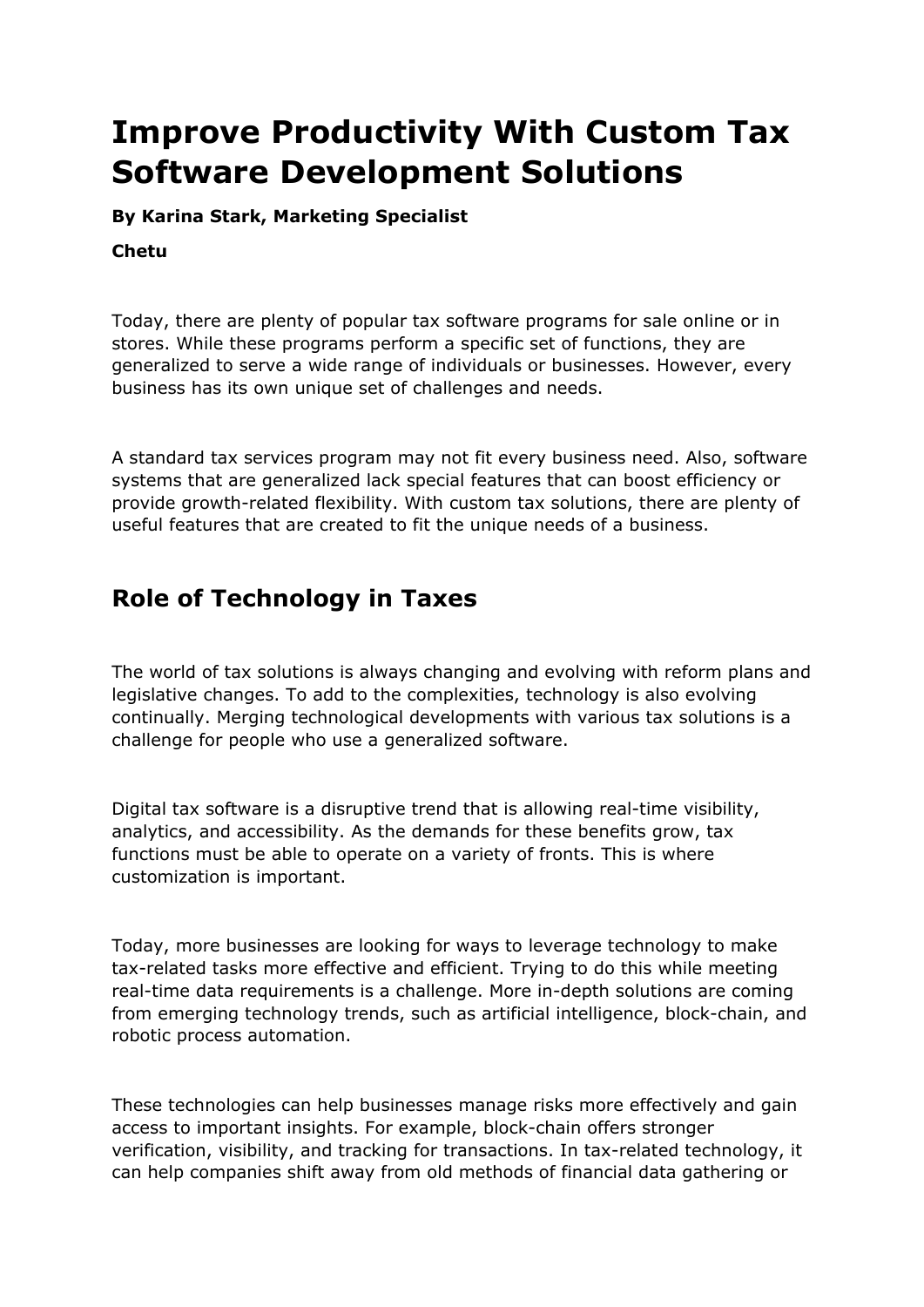analysis and move toward real-time and public transaction visibility that is secure. This could help eliminate mistakes, fraud, and other risks.

Next, consider AI. In tax applications, it can improve the decision-making process. AI can be used with tax codes, administrative guidelines, case law, and a variety of other applicable information. It can also be programmed to analyze, sort, and report data to help software users make more informed decisions regarding your business faster.

Additionally, RPA is useful for developing tax bots that utilize important information and programming to perform specific tax functions. Bots can boost sales and use compliance, tax compliance, and more. Tax bots can reduce human capital demands, which can also reduce a company's payroll costs.

# **Benefits of Custom Tax Software**

Some additional and specific benefits may apply to users based on their individual needs. However, these are the top five benefits of a customized [tax](https://www.chetu.com/finance/taxes.php)  [software program.](https://www.chetu.com/finance/taxes.php)

### **Personalization**

Users have the assurance that the program is fit to handle daily operations and processes. Depending on the needs of the user, it can be intuitive and designed for beginners or complex and designed for seasoned tax professionals. With a program that is designed to meet all specific needs, it makes the day easier for anyone who uses it.

### **Process Integration**

One of the biggest problems with generalized software is that it usually takes multiple programs to handle connected processes. However, a customs tax software solution can encompass a wide range of functions in one simple program. This boosts efficiency and eliminates some potential incompatibility issues.

## **Scalability**

As businesses grow, their tax needs change and become more complex. Also, specific businesses may develop additional challenges or needs. As growth continues, it becomes increasingly difficult to find the right off-the-shelf tax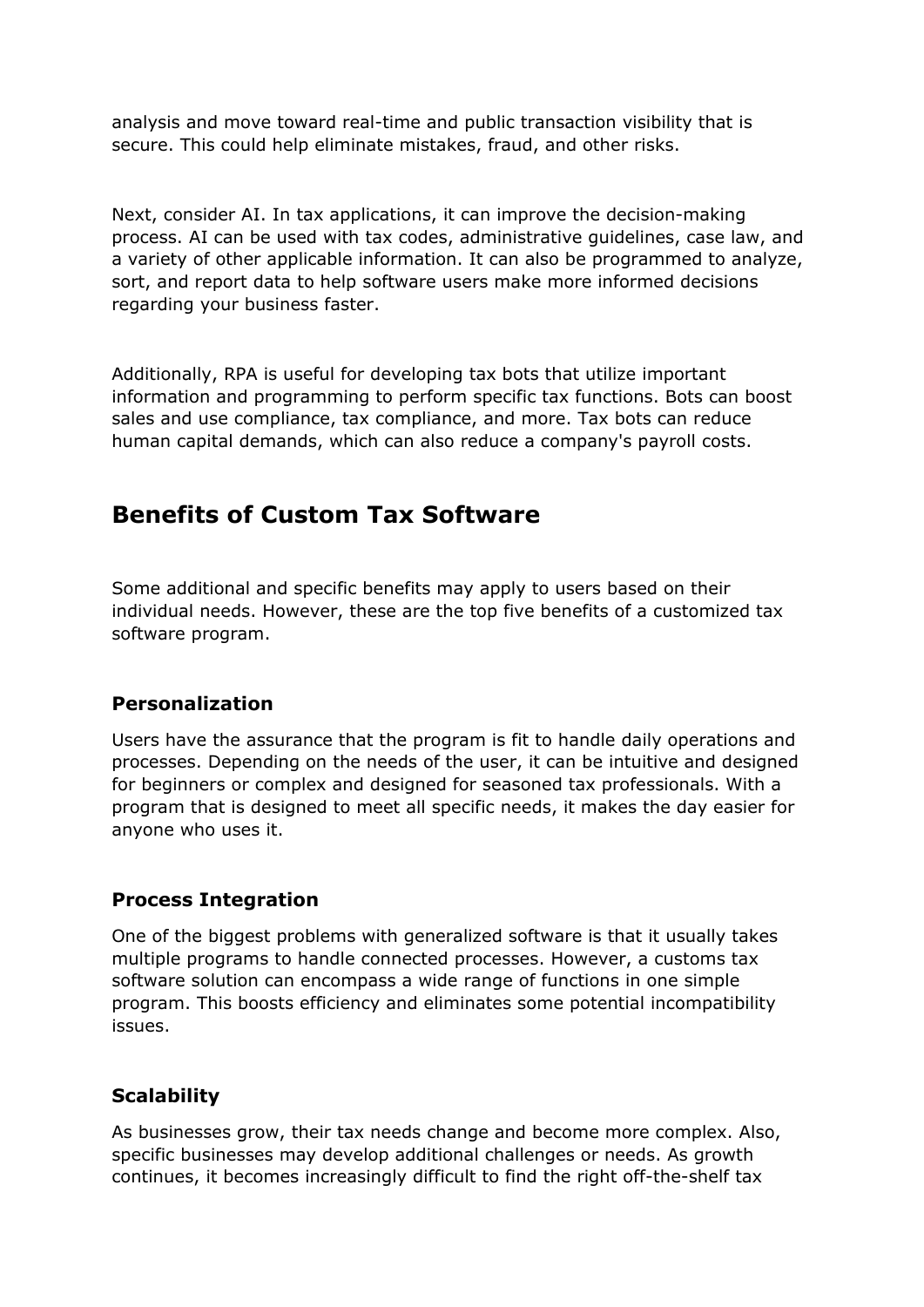program. Additionally, it can be challenging for the staff who use it to learn a new program. With customized tax software, a developer can design it to be scalable to fit future growth projections.

### **Cost**

Since a custom program is scalable, designed to handle multiple processes, and designed for a specific level of understanding, it is more efficient in terms of costs. This is true for short-term and long-term expenses.

# **Support and Security**

General tax preparation software is sold to thousands of people, and the tech support demands often leave users not getting useful solutions and unnecessarily spending time trying to work around issues. With custom programs, there is more dedicated support, and the support staff understands the individual aspects of the program. Additionally, since hackers are more familiar with popular programs and less familiar with custom programs that have solid security features, custom tax programs are not as vulnerable to data breaches.

# **Key Features That Tax Software Should Have**

As business owners, CEOs, or CFOs search for custom tax software, there are several features to look for. These are some of the most useful options for a comprehensive and efficient program.

## • **Education**

While custom tax software can be designed to be intuitive and easy for beginners to use, there should be clear and thorough educational tools for onboarding new users or answering questions. Also, there should be current educational tools for tax, legal, and other related industry education and updates.

## • **Practice Management Tools**

Many businesses lose money because of poor productivity in tax and accounting tasks. With practice management tools that are designed to fit specific needs, there are fewer tasks to unnecessarily consume time that workers could be spending doing something else.

### • **IRS Notices**